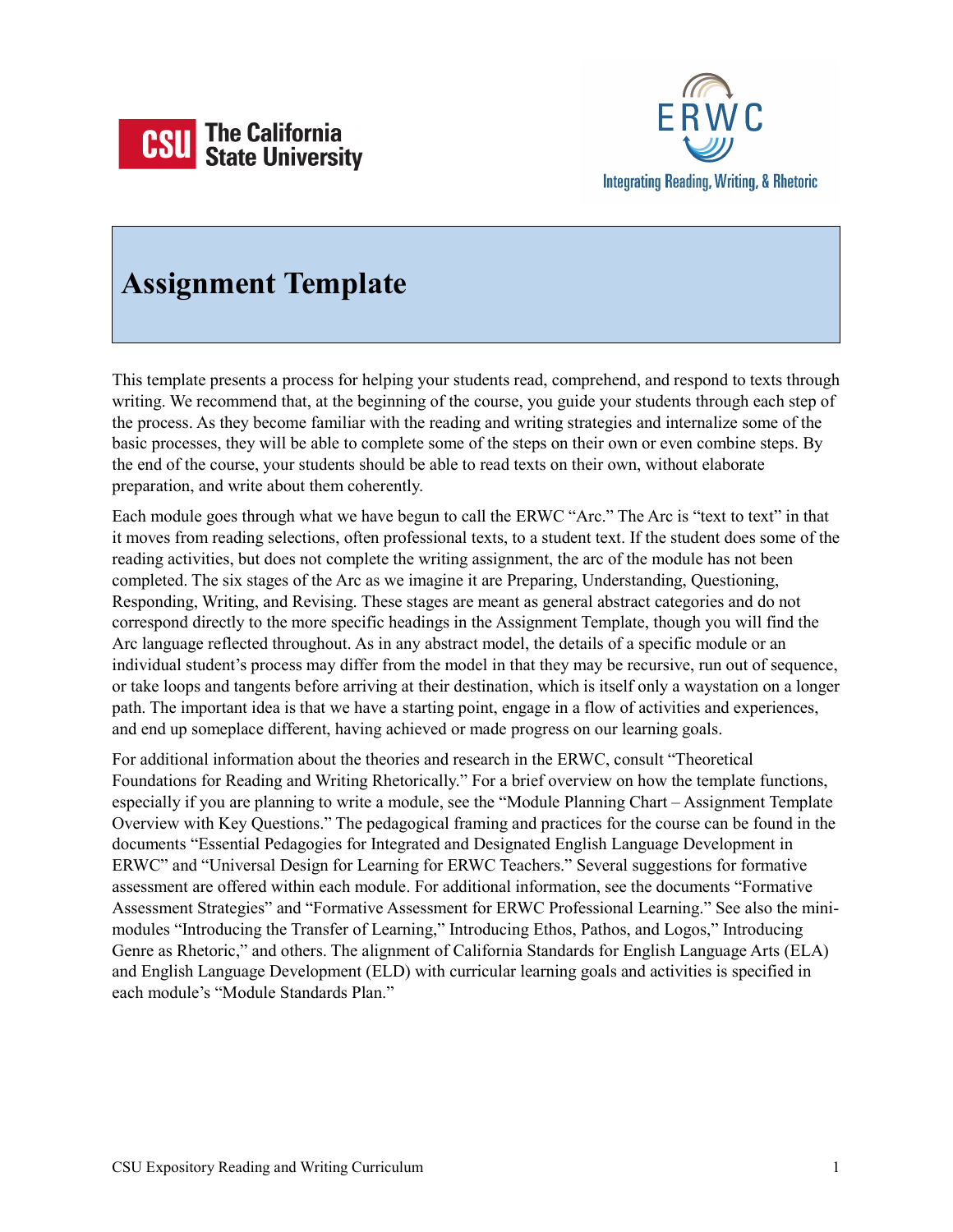# **ASSIGNMENT TEMPLATE OVERVIEW**

Teacher Version Only: Setting Teaching Goals for This Module Setting Learning Goals for the Module

| Reading Rhetorically    | <b>Preparing to Read</b>                    | Getting Ready to Read<br><b>Exploring Key Concepts</b><br>Surveying the Text<br>Making Predictions and Asking Questions<br>- Understanding Key Vocabulary<br><b>Creating Personal Learning Goals</b>                                         |
|-------------------------|---------------------------------------------|----------------------------------------------------------------------------------------------------------------------------------------------------------------------------------------------------------------------------------------------|
|                         | Reading<br><b>Purposefully</b>              | Reading for Understanding<br>Annotating and Questioning the Text<br><b>Negotiating Meaning</b><br>Examining the Structure of the Text<br>Considering the Rhetorical Situation<br>Analyzing Rhetorical Grammar<br>Analyzing Stylistic Choices |
|                         | <b>Questioning the</b><br><b>Text</b>       | Summarizing and Responding<br><b>Thinking Critically</b><br><b>Synthesizing Multiple Perspectives</b><br>Reflecting on Your Reading Process                                                                                                  |
| Preparing to<br>Respond | <b>Discovering What</b><br><b>You Think</b> | Considering Your Task and Your Rhetorical<br>Situation<br>- Gathering Relevant Ideas and Materials<br>Developing a Position                                                                                                                  |
| Writing Rhetorically    | Composing a<br><b>Draft</b>                 | Making Choices about Learning Goals<br>Making Choices as You Write<br><b>Negotiating Voices</b>                                                                                                                                              |
|                         | <b>Revising</b><br>Rhetorically             | Analyzing Your Draft Rhetorically<br>Gathering and Responding to Feedback                                                                                                                                                                    |
|                         | <b>Editing</b>                              | <b>Editing Your Draft</b><br>Preparing Your Draft for Publication<br>Reflecting on Your Writing Process                                                                                                                                      |

Reflecting on Your Learning Goals

Teacher Version: Reflecting on Your Teaching Process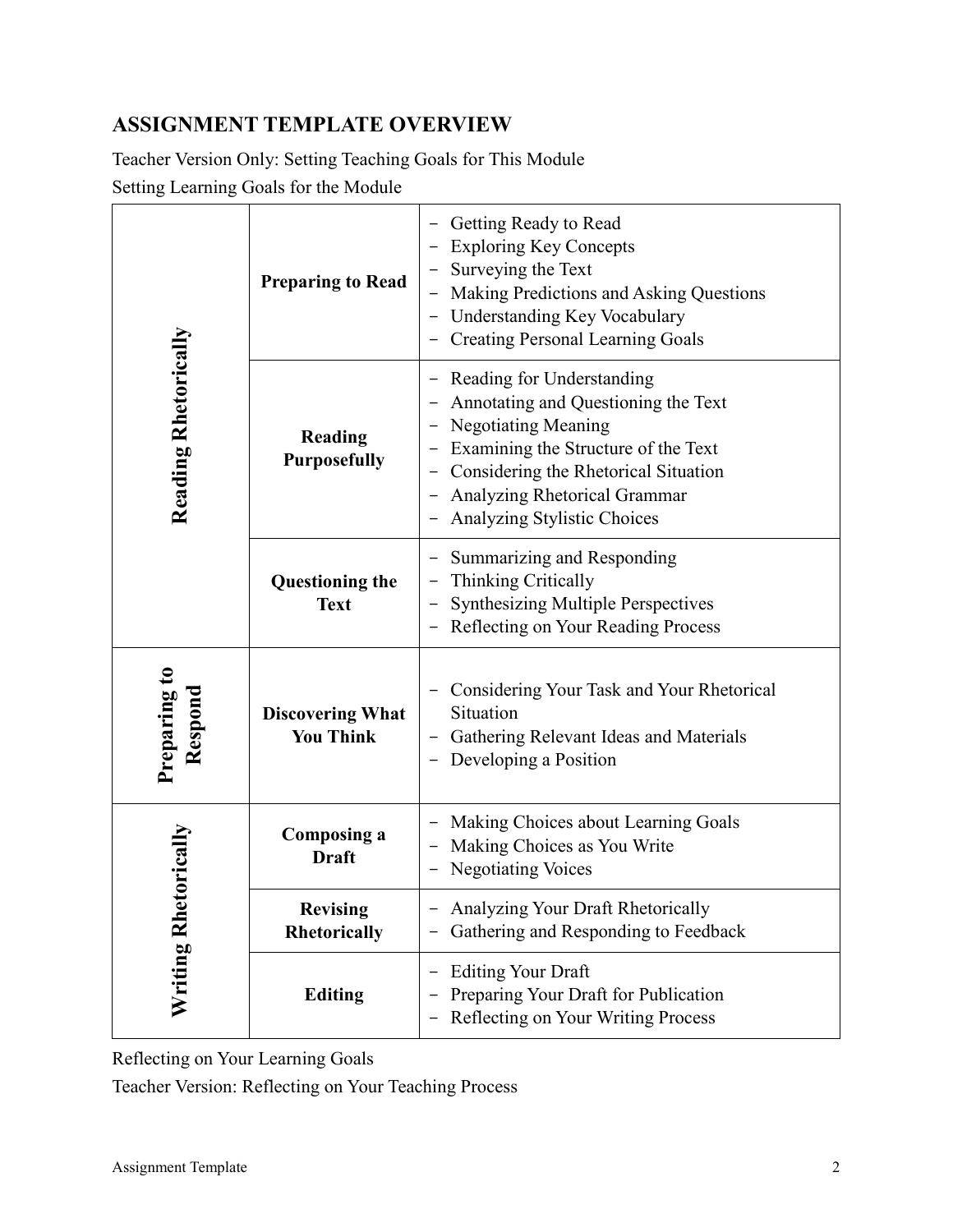# **ASSIGNMENT TEMPLATE**

# **Teacher Version Only: Setting Teaching Goals for This Module**

Before you begin teaching this module, reflect on what went well and what went not so well during the previous modules you have taught. If this is the first module of the year, think about previous classes and what you might have done differently. If this is the first ERWC module you have ever taught, pay particular attention to the formative assessments built into the module, which will offer valuable information about how well your students are doing and what their needs are.

## **Setting Learning Goals for the Module**

Each module begins with a set of specific learning goals that are clear, measurable, achievable, and relevant to the texts, the writing assignment, and the California Standards for ELA and ELD. Going over the learning goals will help your students understand why they are working on this module and what they will learn from it. At the end of the Preparing to Read activities, after they know a little more about what the module is about, students will be asked to create their own learning goals for the module.

# **READING RHETORICALLY**

To "read rhetorically" means to focus not only on what the text says but also on the audience to whom it is addressed, the situation in which it was published, and the purposes it serves. This section is designed to scaffold the practices of fluent academic readers for students who are developing as academic readers, writers, and thinkers.

## **Preparing to Read**

Preparing to Read models and facilitates the processes that fluent academic readers use before they begin to read a new text. It involves surveying the text and considering what they know about the topic and the text itself, including its author, audience, purpose, occasion, and genre. This process helps readers access prior knowledge, cultivate interest in the topic, develop a purpose and plan for reading, anticipate what the text will discuss, and establish a framework for understanding the text when they begin reading.

#### **Getting Ready to Read**

As your students approach a reading assignment, use Preparing to Read activities such as quickwrites, group discussions, brainstorming, rankings and rating scales, graphic organizers, role-playing activities, scenario discussions, or other techniques to help your students prepare to read effectively. Such preparatory activities help motivate them to read, focus them on key issues and topics, and promote an inquiry approach to reading and writing. These activities enable students to

- Make a connection between their personal worlds and the world of the text
- Activate or develop prior knowledge and experience related to the issues addressed in the text
- Share their knowledge relevant to the text
- Consider their opinions or biases before reading
- Set purposes for reading
- Begin to formulate the issue their writing will address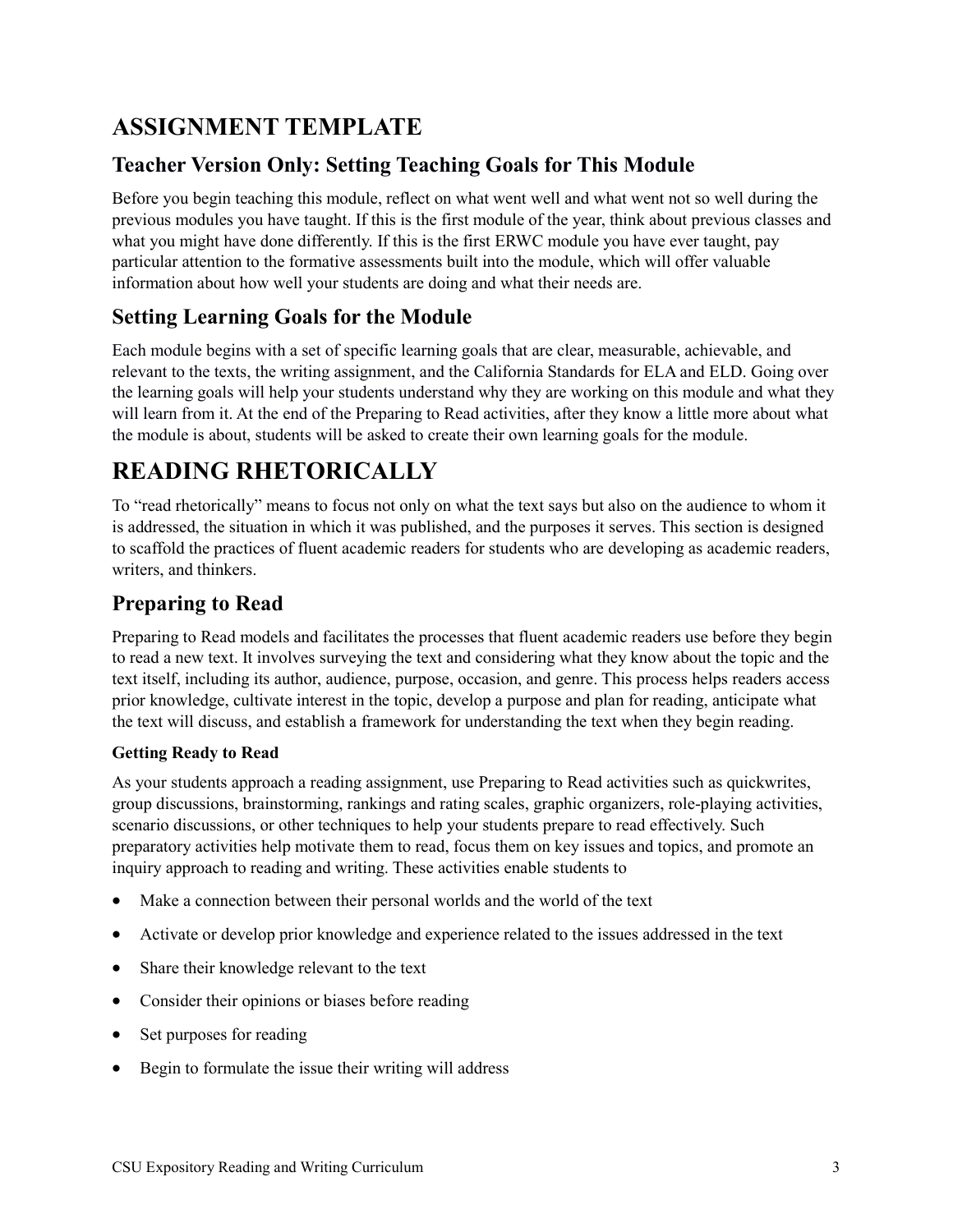Providing choices in approaches to reading and access to multimodal materials in addition to written texts will help students engage with the topic in a way that is meaningful to them.

See the document, "Prereading, Reading, and Postreading Strategies," for some suggestions on preparing to read activities.

#### **Exploring Key Concepts**

Reading and writing about social controversies and personal questions can be seen as entering into a conversation with others who have thought and written about the same topics. Exploring key concepts provides an entry point for the conversation about the issues raised by the module. Key concepts are introduced, explored, and later revisited as the module unfolds, providing a frame for future activities related to knowledge building and academic language, including vocabulary.

The introduction of key concepts may include strategies such as the following:

- Identifying and discussing a key concept or term in such activities as defining, discussing denotation and connotation, and comparing and contrasting
- Organizing key concepts and key terms by categorizing them or using charts or semantic maps and webs
- Generating questions that anticipate the issues in the text
- Assessing and providing background knowledge for conceptual understanding
- Linking unknown concepts to familiar ideas.

#### **Surveying the Text**

Surveying the text gives students an overview of what the reading selection is about and how it is organized and presented. Surveying also helps readers plan their reading and create a context for making predictions and generating questions to guide their ongoing reading. To survey the text, students can

- Examine text and genre features such as headings, subheadings, visuals, captions, etc.
- Notice the length of the reading
- Search for any information about the author
- Discover when and where the text was first published
- Notice key topics and main ideas

#### **Making Predictions and Asking Questions**

Predicting and asking questions help students engage their knowledge and experience prior to reading, set purposes for reading, and anchor their thinking in the text. In helping students make predictions, draw their attention to features of the text relevant to the particular genre and rhetorical situation, and ask students to think about the character and identity of the writer, the nature of the audience, and the purpose of the writing. Students can become more aware of how they form predictions by providing evidence from the text they have surveyed. Based on the results of surveying the text, students can consider the following questions: What do you think this text is going to be about? What do you think is the purpose of this text? What is the author's opinion on the topic? How do you think you know? Who is the intended audience for this piece? How could you turn the title into a question (or questions) to answer as you read?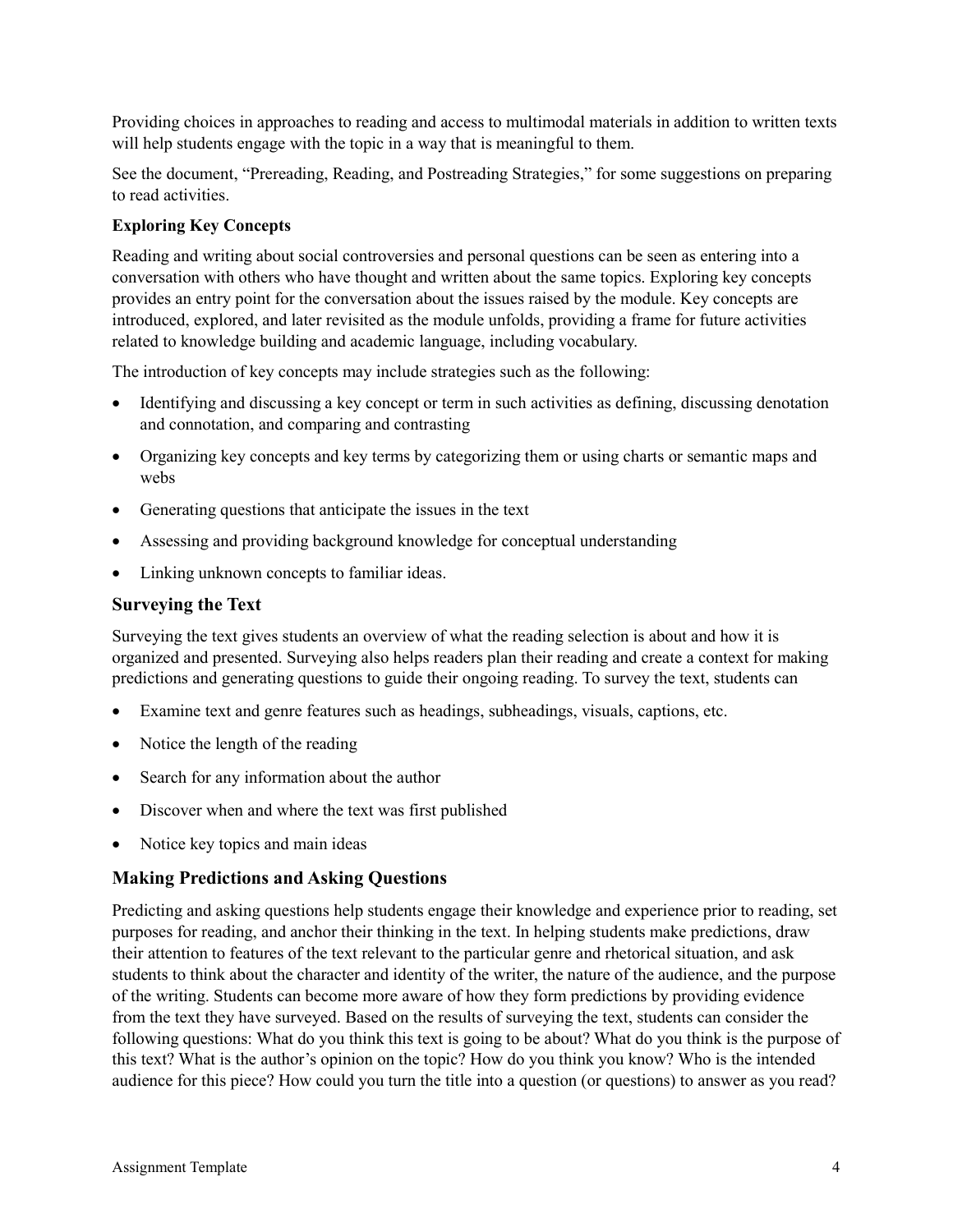It may also be helpful to encourage students to predict what they think might be challenging for them in the text and how they might handle these challenges.

See the document, "Prereading, Reading, and Postreading Strategies."

### **Understanding Key Vocabulary**

Teaching selected key words crucial to the concepts of the text in advance of reading and then reinforcing them throughout the reading process is an important activity for students at all proficiency levels. Knowledge of these word meanings can significantly shape text comprehension and support better understanding of key concepts. At this stage, only a few words should be examined. Activities in this section should focus on rich experiences with words. After students have read the text the first time, they can identify additional key words and phrases essential for making meaning.

See the document, "Vocabulary Development Activities," for explanations of specific methods that support vocabulary development.

## **Creating Personal Learning Goals**

At this point, students take stock of their progress as learners and participants in a learning community. After reviewing the learning goals of the module, students can use this information to set personal learning goals that will support their continued development. With guidance, students identify evidence that will indicate the accomplishment of the learning goals. These goals and criteria support students in making appropriate choices for readings, activities, and projects when available and establish the basis for ongoing formative assessment during the module.

See the documents "Formative Assessment Strategies," "Formative Assessment for ERWC Professional Learning," and "Universal Design for Learning for ERWC Teachers" for additional information.

# **Reading Purposefully**

The reading process involves using the knowledge developed during preparing to read to understand the text and to confirm, refine, or refute the predictions that the reader has made about the text. This section begins by asking students to read "with the grain," also called "playing the believing game." Later, once students have established their understanding of the text, they then read "against the grain," also called "playing the doubting game." Both processes help students comprehend a text more deeply.

## **Reading for Understanding**

Initial readings provide a sense of the text and help readers identify main ideas as well as evidence to support their developing interpretations. Students initially read with the grain, or "play the believing game," reading sympathetically rather than critically as they examine their predictions. Questions such as the following will help students revisit their predictions: Which of your predictions turned out to be true? What surprised you? If any of your predictions were inaccurate, what in the text misled you? How would you answer the question you created from the title? What, if anything, is confusing to you?

In addition to revisiting their predictions, students can use other strategies to increase their understanding of the text during the first reading. You may wish to encourage them to mark the text with short summaries and/or their initial reactions.

In order to address the variety of learners in a classroom, it is useful to provide multiple options for students to engage with and understand a reading. If all students are reading the same text, an outline of the key ideas, a list of arguments, or annotations about the genre of the text may be helpful. On the other hand, additional resources for inquiry and study may be appropriate to address the needs of the high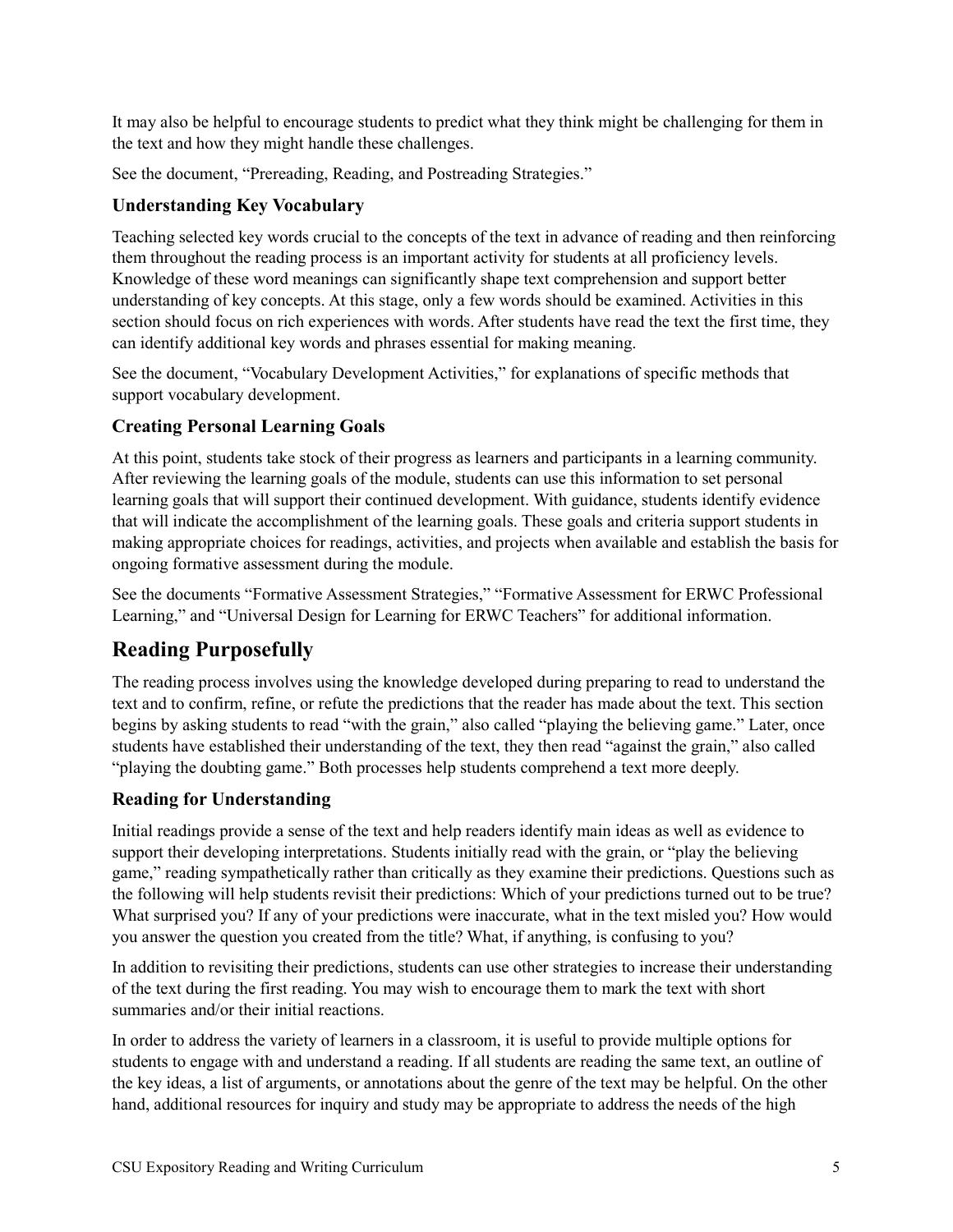performing learner. In some circumstances, providing texts at different Lexile levels or texts focused on the same topic but representing different levels of reading expertise may be useful. Finally, when possible, try to offer students options for experiencing the text, including images and videos, software to read the text aloud, or technology to translate the text or portions of the text for students.

See the document, "Prereading, Reading, and Postreading Strategies," for a brief explanation of other metacognitive strategies that help students understand the text.

#### **Annotating and Questioning the Text**

Annotating a text enables readers to explore more deeply how a text works to inform or persuade its readers. Annotation serves many purposes at different stages of the reading process, including noting important words and points, marking difficulties for later resolution, and identifying potential disagreements. During the initial reading, the recommended strategies encouraged students to read "with the grain," "playing the believing game." The primary goal at this stage is to read for understanding as quickly and efficiently as possible, noting places to return to during a later, more critical, rereading. Later, students return to the text with a more critical stance and read "against the grain," or "play the doubting game." This is where the conversation shifts and the reader begins to question the text and the author by making marginal notations (e.g., asking questions, expressing surprise, disagreeing, elaborating, and noting any instances of confusion).

For a sample annotation rubric, see the document, "Rubric for Assessing Annotation, Summary, and Response."

### **Negotiating Meaning**

Experienced readers know that moments of confusion and difficulty are fruitful sites for further inquiry, but students often see such moments as signs of inadequacy (of themselves or the texts). Helping students acknowledge, value, and dig into those moments of difficulty can support them in becoming more independent, expert, and joyful readers. While discussing a text in a small group or with a class can be an important part of negotiating the meaning of a text, it is important for students to be able to make initial approaches to a text on their own, so that they each have something to add to the discussion and so that they develop their own strategies for negotiating difficult texts rather than always relying on others to tell them what they mean. Questions such as the following might be helpful:

- Why am I having trouble reading and understanding this text?
- What were the stopping points for me when I was reading?
- Where did my attention wander or did I lose track of the thread of the text?
- What was the nature of the reading block—was I distracted, bored, confused?
- Did I stumble at an unfamiliar word?
- Did I struggle because of the ways the sentences were put together?

After an initial attempt on their own, students are ready to discuss their difficulties and confusions in pairs and groups. Such discussion allows them to engage in metacognition about their reading and recognize difficulty and confusion as starting points for understanding rather than stopping points. Sophisticated readers can engage in such meaning-making on their own by examining various perspectives on an idea and synthesizing them. However, students who are still struggling to interpret the text will benefit greatly from reading "with the grain" together. As students notice the discrepancies and distinctions between their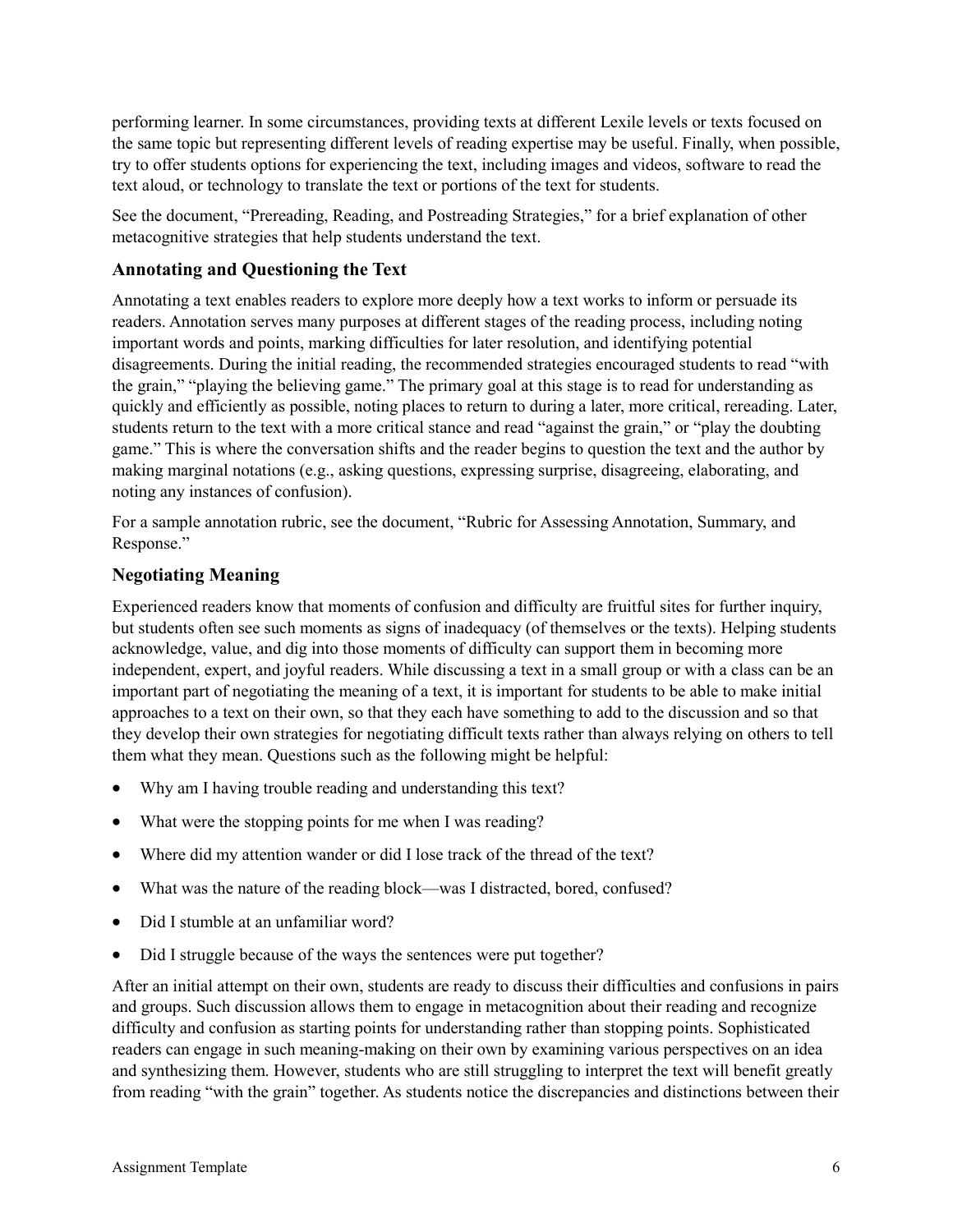own interpretations and those of fellow students, the mental work they do to reconcile those interpretations and achieve a more defined understanding of the text will help them negotiate a consensus meaning.

See the document, "Using Classroom Discussion Strategies to Foster Rhetorical Literacies," for more support in generating productive classroom talk.

### **Examining the Structure of the Text**

Examining the structure of the text, or otherwise graphically representing different aspects of the text, helps students gain a clearer understanding of the writer's rhetorical and generic approach to the text's content and organization. Such activities also often lead to further questions and predictions that will help students analyze and more effectively comprehend what they have read, and in addition give them strategies to use as writers. Strategies such as "Mapping the Organizational Structure" and "Descriptive Outlining" will help students grasp how the ideas of the text are ordered and connected in ways that affect both comprehension and persuasion, as well as give them tools for writing and revision that they can use later in the module.

See the document, "Understanding Text Structures," for additional strategies for considering the structure of the text, such as clustering, webbing, and graphic organizers.

## **Considering the Rhetorical Situation**

As we move from considering the meaning of the text and the order of the material, it is time to ask some basic questions about the rhetorical situation:

- Who is the author's audience? What choices has the author made to address this audience?
- What is the author's purpose in writing or creating the text? What is he or she trying to accomplish?
- What is the occasion for the text? What prompts the writer to write it at this moment? What is the surrounding context that influences the writing?
- How is your situation as a reader different from the author's when he or she was writing? How does this influence your reading of the text?

The concept of rhetorical situation encompasses a collection of interrelated threshold concepts at the heart of the rhetorical approach, intimately connected to the notion that students enter into conversations when they read and write. Thus, an awareness of the rhetorical situation is central to the integration of reading and writing at the core of the ERWC. ERWC materials focus mainly on purpose, audience, and occasion as the elements of rhetorical situation. However, more nuanced elements of rhetorical situation that fit within these broad categories, such as *kairos* and exigence, are introduced in later modules.

Thinking about Genre: The concepts of audience and purpose are closely related to the concept of "genre." A "genre" can be seen as a collection of standard solutions to the problems of a recurring rhetorical situation, such as filing a report or writing a business email. We don't have to reinvent the business memo every time we write one. We don't have to worry about where the date goes or where the title goes, because these decisions have already been agreed upon. Genre conventions are especially targeted to the needs and expectations of an audience. A basic genre analysis includes such questions as:

- What kind of language does this audience expect?
- What kinds of information do they need and where do they expect to find it?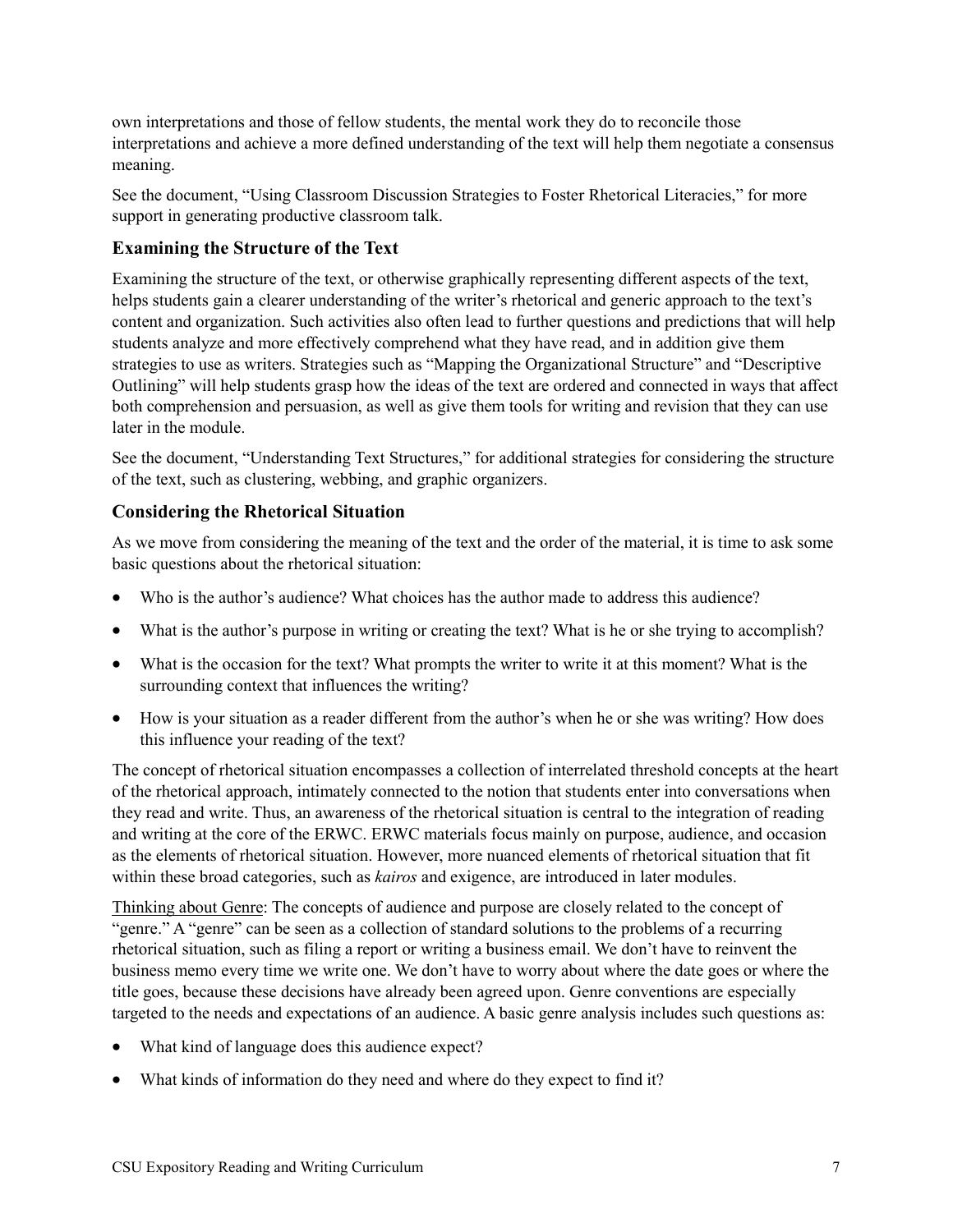- How much detail do they expect?
- How do they expect to be addressed?
- How do they expect the writer to present him or herself?
- How will they use the document?

Asking students to attend to rhetorical situation is a crucial strategy for any complex reading. It allows students to go beyond **what** the text says to thinking about **how** the author says it and **why** he or she says it in that particular way.

Activities that can help students reconstruct rhetorical situation include the PAPA Square, the rhetorical précis, Circles of Intimacy, and graphic organizers for analyzing audience, purpose, and occasion. (Each of these reading strategies can later be used as a tool for students to analyze their own writing before they revise.) Additionally, students could rewrite a text for a different audience, examine texts in which the same subject has been presented to different audiences, or analyze the differences between two drafts of a single document.

A Note on Literary Texts: Literary texts, like all texts, are rhetorical. The author has an audience, a purpose, and an occasion for writing. The audience for a literary work is often connected with the genre or subgenre of the work. The audience for romance novels is different from that for science fiction, fantasy, or classic literature. The "purpose" of the work may be to explore a particular theme, often a problem or contradiction in human experience that has no definite solution. The "occasion" for the work may be a historical event or person, a personal experience, or anything else that inspires an author to produce this particular text.

However, literary texts are complicated in this regard. The "implied author" of the text may be very different from the actual author. The work may have a first person or a third person narrator, who may or may not be a character in the book. The narrator may be omniscient, limited in knowledge and perspective in various ways, or unreliable. Characters say things to other characters, employing rhetorical strategies that have effects on their fictional conversants and on the reader. A simple question such as "Why did the author do this?" has many layers of answers.

Questions such as the following may help students comprehend the work:

- What genre—story, novel, play, or poem—is the work, and what expectations do you have based on the genre?
- Is the work written in first person or third person? How can you tell?
- Is the narrator a character in the story? Is he or she reliable?
- Does the writer get inside the heads of any characters and describe their thoughts? Or does he or she stick to spoken dialogue and description from one character's point of view?
- What does the work seem to be about? What themes does it explore? (Tentative prediction at this point)

#### **Analyzing Rhetorical Grammar**

Analyzing Rhetorical Grammar helps make students aware of how particular language features are used in written texts within a rhetorical context, so they will be better able to both comprehend them and subsequently incorporate these features into their own writing. Revisiting words, phrases, and sentence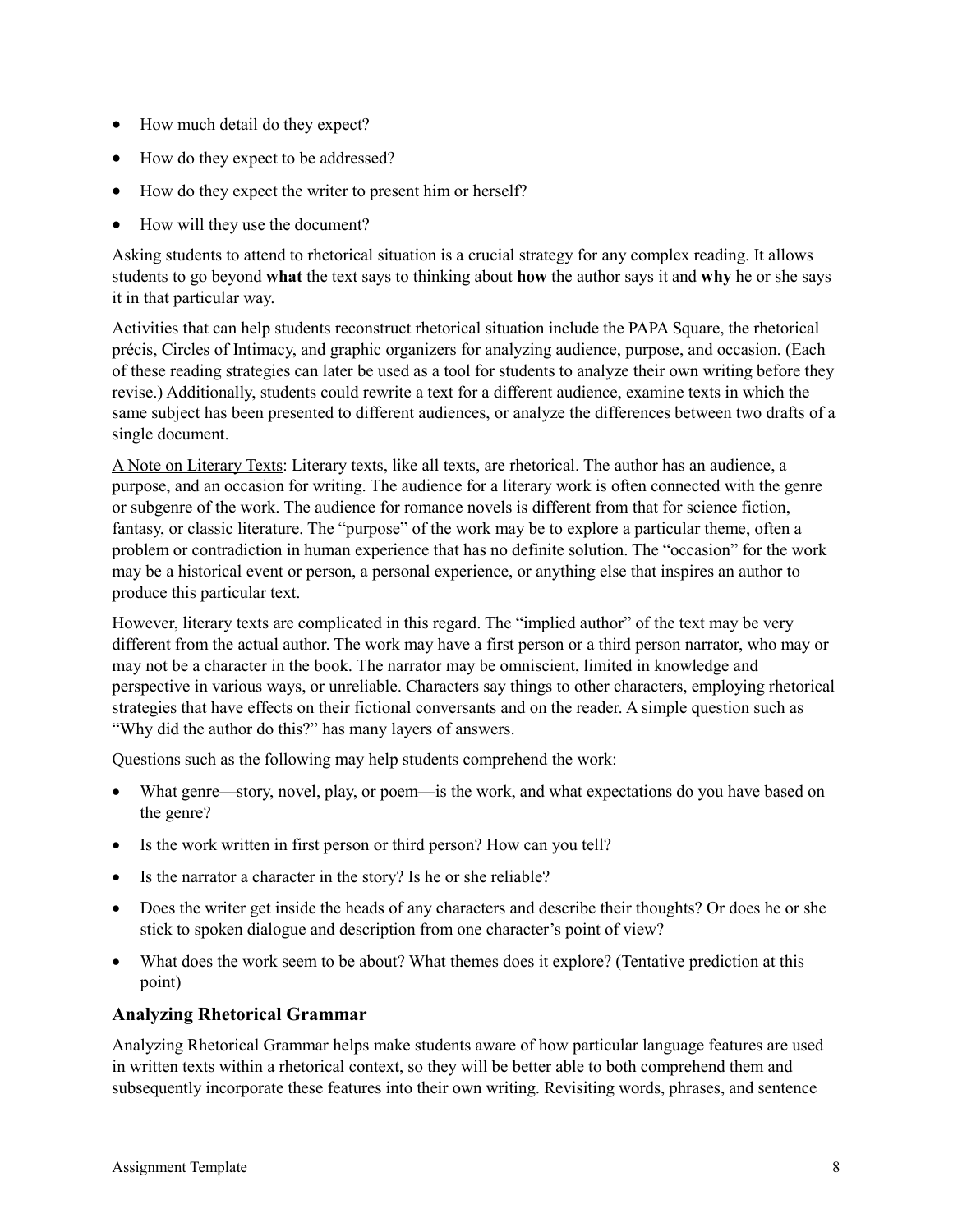structures deepens comprehension and builds lexical, semantic, and syntactic awareness. You may want to work with students to do the following:

- Unpack sentences that are particularly information-dense, discussing the grammatical components and vocabulary choices to arrive at an understanding of the sentence.
- Break sentences into short kernel sentences and combine them into longer, more dense sentences, and then discuss the effectiveness of the alternative ways of combining them.
- Identify grammatical patterns such as verb tenses, time markers (last week, since, tomorrow), modal verbs (can, could, must, might, should), or participial modifiers and consider the rhetorical effect of the grammatical choices the writer made.
- Analyze the logical relationships among the parts of sentences by focusing on the following: transition words and phrases (conjunctive adverbs such as "therefore," "in addition,", coordinating conjunctions (such as "for," "and," "nor," "but," "or," "yet," "so"), subordinating conjunctions (such as "although," "before," "because," "even though," "if," "as soon as").
- Consider the use of parallel structures (using the same pattern of words to show that ideas at the word, phrase, or clause level have the same degree of importance), participial phrases, adverbial phrases, absolutes and their effect on the reader.
- Practice composing complex sentence structure by creating original sentences following the pattern of a sentence or two from the text.

For ideas for how to create these kinds of activities, see the Rhetorical Grammar for Expository Reading and Writing Appendix. Analyzing the texts you are teaching using the Text Complexity Rubric (see XXX) can suggest opportunities for rhetorical grammar instruction that students can then apply to their own writing.

#### **Analyzing Stylistic Choices**

Analyzing Stylistic Choices helps students see the linguistic and rhetorical choices writers make to inform or convince readers. The following questions address language use at all levels—word, phrase, sentence, paragraph, and discourse. What are the denotative and connotative meanings of the key words? How do specific words the author has chosen affect your response to the text? Which words or synonyms are repeated? Why? What figurative language does the author use? What does it imply? What effects do the choices of sentence structure and length have on the reader? To what extent does the language of the text support the purpose of the author? In what ways does it help convey the identity and character of the author? To what extent has the writer used language that is purposefully crafted for the intended audience?

A Note on Literary Texts: Although reading literature should not be a treasure hunt in search of hidden meanings buried behind symbols and metaphors, such devices are indeed part of the craft of the writer and do have meaning. Students may need help recognizing and interpreting them. Symbols, metaphors, irony, and other figurative devices do not hide meaning; they enhance it. Symbols are generally connected to the major themes of the work. Metaphors and similes are used to express in words what is difficult to express in words used normally. Such devices add to the beauty of the work and are essential to the expression of the writer's ideas, but they are not the reason for studying literature. They are part of the craft.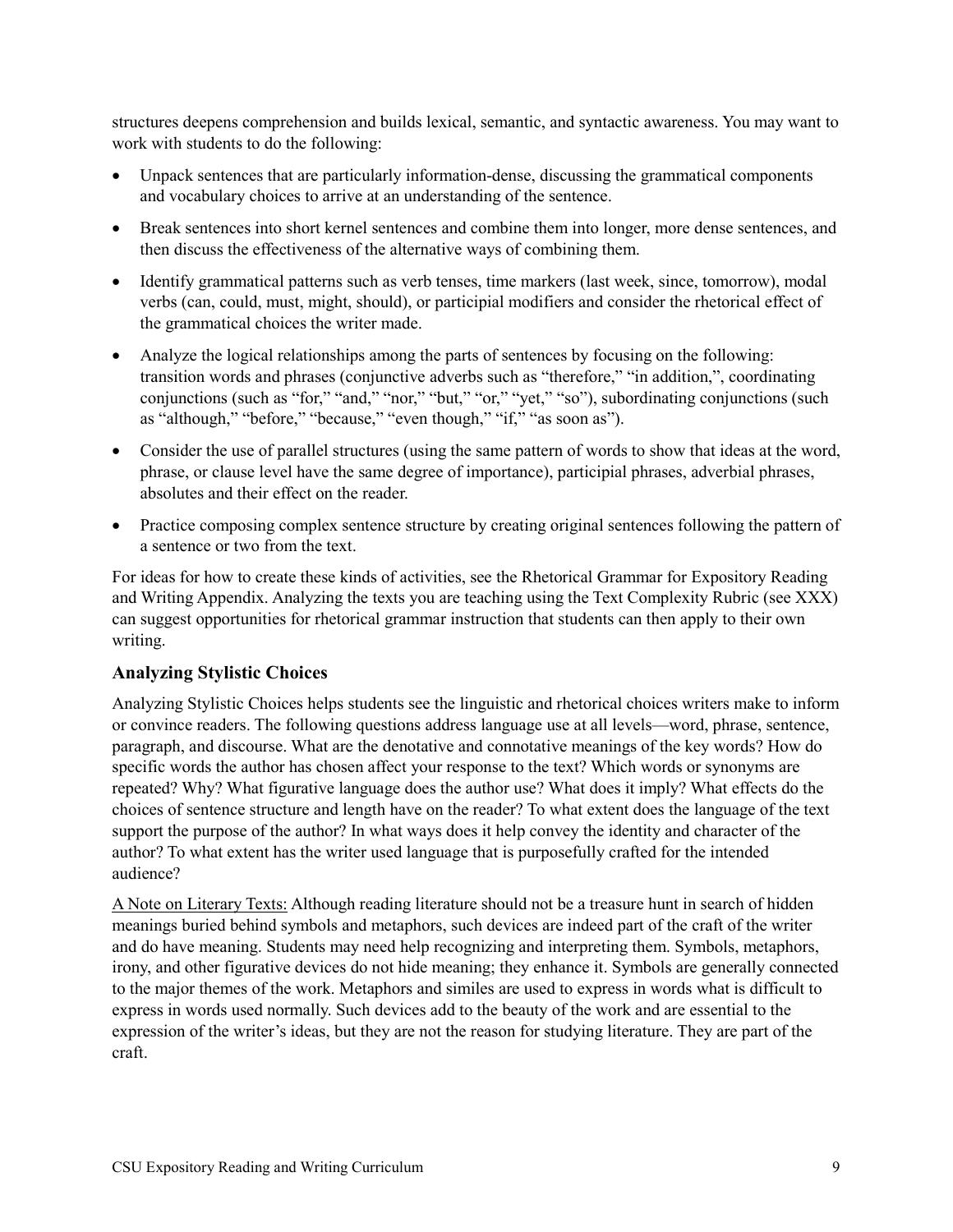## **Questioning the Text**

Once readers have read and reread a text to understand it, they are ready to move toward interpreting, questioning, and analyzing it. This process can involve restating the central ideas of the text and responding to them from a personal perspective, but it also often includes questioning the assumptions of a text and noting its rhetorical strategies, evaluating its arguments and evidence, and considering how it fits into the larger conversation about the topic.

#### **Summarizing and Responding**

Accurately summarizing the ideas of others is a fundamental element of academic writing. Summarizing is a powerful metacognitive skill that enables readers and writers to synthesize a text's meaning. It integrates the results of previous reading processes students have engaged in, and helps them further understand major ideas and the relationships among them. It is important to note, however, that summaries will differ according to their purpose. The annotations and other notes that students have made up to this point will be useful in their summaries and responses.

Responding gives students the opportunity to articulate their personal reactions to the text and to distinguish their ideas from someone else's ideas.

### **Thinking Critically**

In thinking critically, students move beyond initial reactions toward deeper evaluations of texts by analyzing the rhetorical choices of the author, exploring counterarguments, questioning evidence, and generally playing the doubting game. Students do this by reviewing their annotations and questions, researching the background of the author, assessing the credibility of the sources and the evidence, and looking for biases and gaps that may influence the author's viewpoint. Concepts such as ethos, logos and pathos, Toulmin argumentation, and audience analysis may be useful in helping students think critically about the texts.

For information on organizing effective discussions, see the document, "Using Classroom Discussion Strategies to Foster Rhetorical Literacies."

#### **Synthesizing Multiple Perspectives**

"Synthesis" is often seen as the process of taking words, ideas, and facts from multiple texts and incorporating them in a new text to support a claim or an argument. Students can use note cards or charts to track what different authors say about a topic or issue. While this sort of synthesis is an important academic process, it is primarily about tracking *what* authors say. A deeper question is "*Why* do they say that?"

Some commentators disagree on details, while others have larger disagreements based on values, worldviews, or belief systems. Sometimes we disagree about what the facts are, but often we are disagreeing about what the facts *mean,* because we have different value systems or priorities. Writers can also have large, overlapping areas of agreement, but still disagree on key points. Sometimes writers with very different perspectives can agree on something, but for completely different reasons. Sorting out different viewpoints is an essential ability in critical reading.

Activities in this area will help students map out potential conflicts and agreements and situate themselves among them, resulting in a thoughtful engagement with a plurality of perspectives and ways of knowing. Later in the module students will do a different kind of synthesis in which they take words, ideas, and facts from all the texts they are working with in order to support their own views. At this point, however, they are exploring why different writers take different positions on the same issue.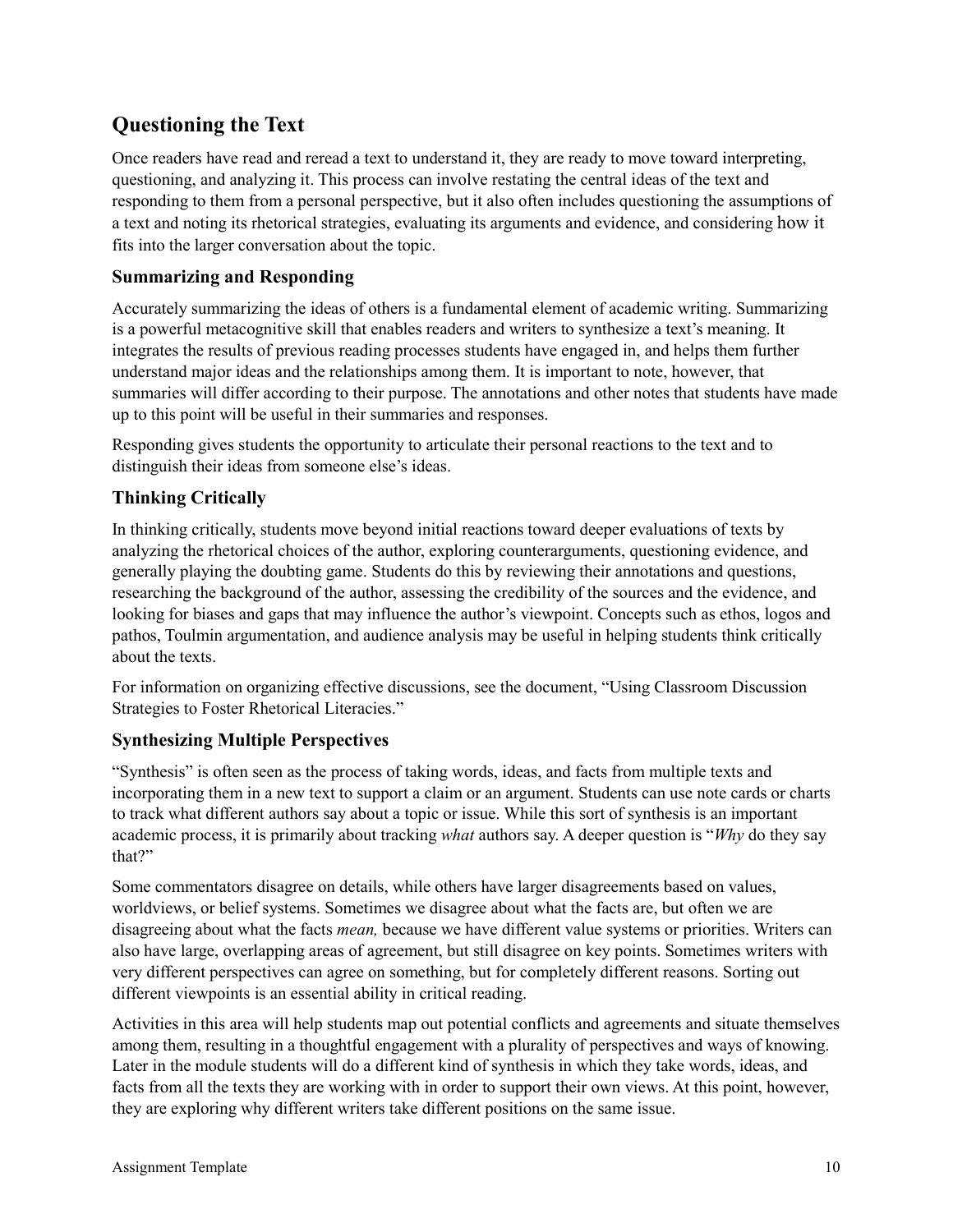A Note on Literary Texts: In a fictional world such as a novel, each character represents a different point of view. It may be helpful for students to identify major characters and describe their backgrounds, values, beliefs, personalities, and motivations. The various "Notes" publications and sources such as Wikipedia tend to present character profiles concisely in list form, but it is better to allow students to develop their own impressions as they read. It may also be useful for them to compare these characters to characters in other works, to celebrities, or to people they know.

#### **Reflecting on Your Reading Process**

Reflection is an essential component in learning. Students benefit from discussing what they have learned about how to read, considering how it has helped them reach their learning goals, imagining how they might use these strategies in other reading situations, and perhaps sharing that information with the rest of the class. Reflecting on their own reading processes helps students consolidate what they have learned about being a thoughtful and active reader and helps them to think about how they could continue to improve.

Reflection involves returning to the module goals and personal learning goals that they set for themselves. By reviewing the criteria they established for their success in achieving those goals, students can assess their own progress and achievement at this point in the module, setting themselves up to make new learning goals during the next module.

# **PREPARING TO RESPOND**

## **Discovering What You Think**

Although the writing process can be divided into stages, writing, like reading, is essentially a recursive process that continually revisits previous moments. Up until this point, students have been "writing to learn" by using writing to take notes, make marginal annotations, map the text, make predictions, and ask questions. But students have also been "reading like writers": they have been paying attention to the rhetorical moves that writes are making and noting rhetorical strategies and genres that they can take up when it is their turn to write. Now students are ready to build on the ongoing dialogue and set of resources they have gathered by producing their own texts that engage with the words, ideas, and arguments raised in readings and class discussion. In this transitional moment, their reading will inform, inspire, and guide their writing as they shift from being an audience for the writing of others to engaging in a conversation about those ideas and issues as writers themselves, addressing their own audience.

Allowing time for students to consider and process what they have read helps them establish a connection with the writing assignment. It promotes information gathering and idea generation as students begin to craft a response to a writing task. This transition from reading to writing provides opportunities for students to analyze information gathered during reading, assess its value, and begin to imagine the trajectory their own argument might take as they develop their thinking and plan to convince readers of their stance.

## **Considering Your Task and Your Rhetorical Situation**

In the workplace, the audience and purpose for writing are often very clear. While school is a preparation for various workplaces and real world activities, writing assignments frequently involve an invented audience and purpose. A well-designed writing prompt can minimize the sense of pretense and model the basic elements of an actual rhetorical situation. Key to this is giving students a rhetorical problem to solve and choosing or having students choose an appropriate genre to address these rhetorical problems. Additionally, the audience for students' writing should not only be the teacher, but other specific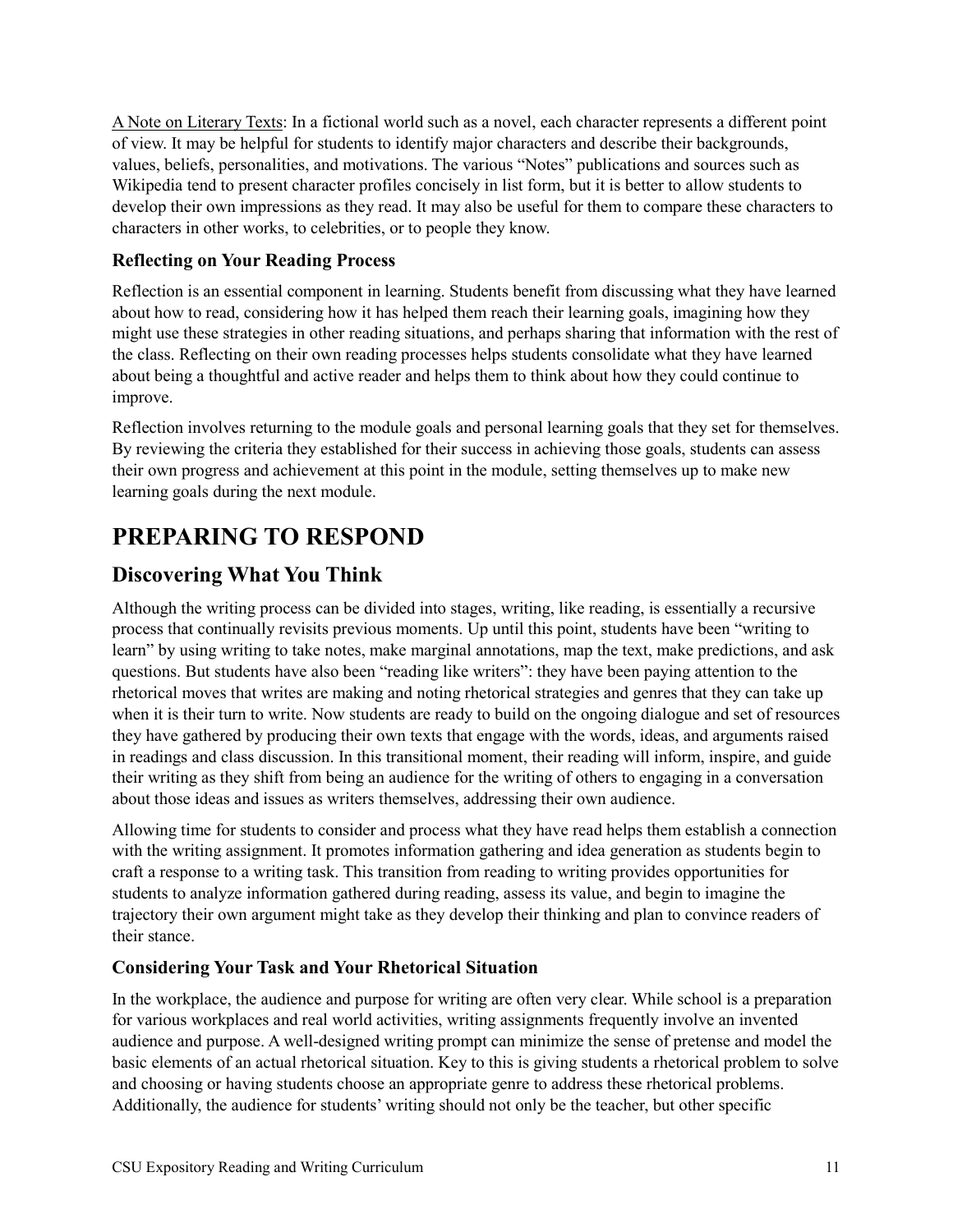audiences built into the prompt. The assignment will be the frame that your students use to decide what they will write about and how they will use the material from the texts they have read.

Designing writing assignments that provide students options for action and expression, and ways to adapt to work on the learning goals they have for the module, will help support students with different needs and goals. Consider ways to support students in representing their ideas visually, kinesthetically, or textually. Consider the range of genres available for students to use and learn from and provide options for both simpler expressions and more complex expressions of the work of the writing task. Allow students to access materials at their level, but encourage them to go beyond what they know how to do well. Finally, when designing modifications to the writing task, be sure that each task has the same goals for learning. Creating a rubric to support students in this learning and providing annotated student work are also very helpful resources to support students.

See the document, "Designing a Writing Prompt," for more information about designing your own prompts. For information on timed writing strategies, see the document, "Preparing Students for On-Demand (Timed) Writing."

#### **Gathering Relevant Ideas and Materials**

After students have thought carefully about the purpose, audience, and occasion of their writing, they can gather the materials they have generated and collected throughout the module and reconsider them in light of their own rhetorical situations. They can return to their syntheses, their notes, their summaries, their annotations, their descriptive outlining, other responses, and the readings themselves for two main purposes: to select materials that are relevant to their task and to develop their own position amid the texts they have encountered. This could include sorting information and looking for significant patterns. For optimal engagement, provide choices about what they gather, how they engage the material, and how they address the rhetorical situation, including the audience.

#### **Developing a Position**

In this section, students will consider the writing task and the relevant resources they have gathered to determine what their initial stance is toward the issues and the material. Their ideas may change as they write, research, receive feedback, and revise; this is part of the writing process.

Additionally, this section is for further sorting, organizing, and committing to the ideas and evidence they gathered in the previous cell of the assignment template. Essentially, they will need to put their opinions in conversation with multiple texts in order to clarify their own position. Looking at the situation from multiple perspectives can help students identify their own stance as well inform them about other relevant stances or perspectives they may have to contend with.

See the document, "Prewriting Strategies," for more information on prewriting. After responding to readings, collecting notes, organizing sources or issues, and adding observations, students are now prepared to extend their thinking and develop content. As they take notes at this point, students will have written and collected (from writing done throughout the rhetorical reading strand) words, sentences, and paragraphs they can use in their first draft.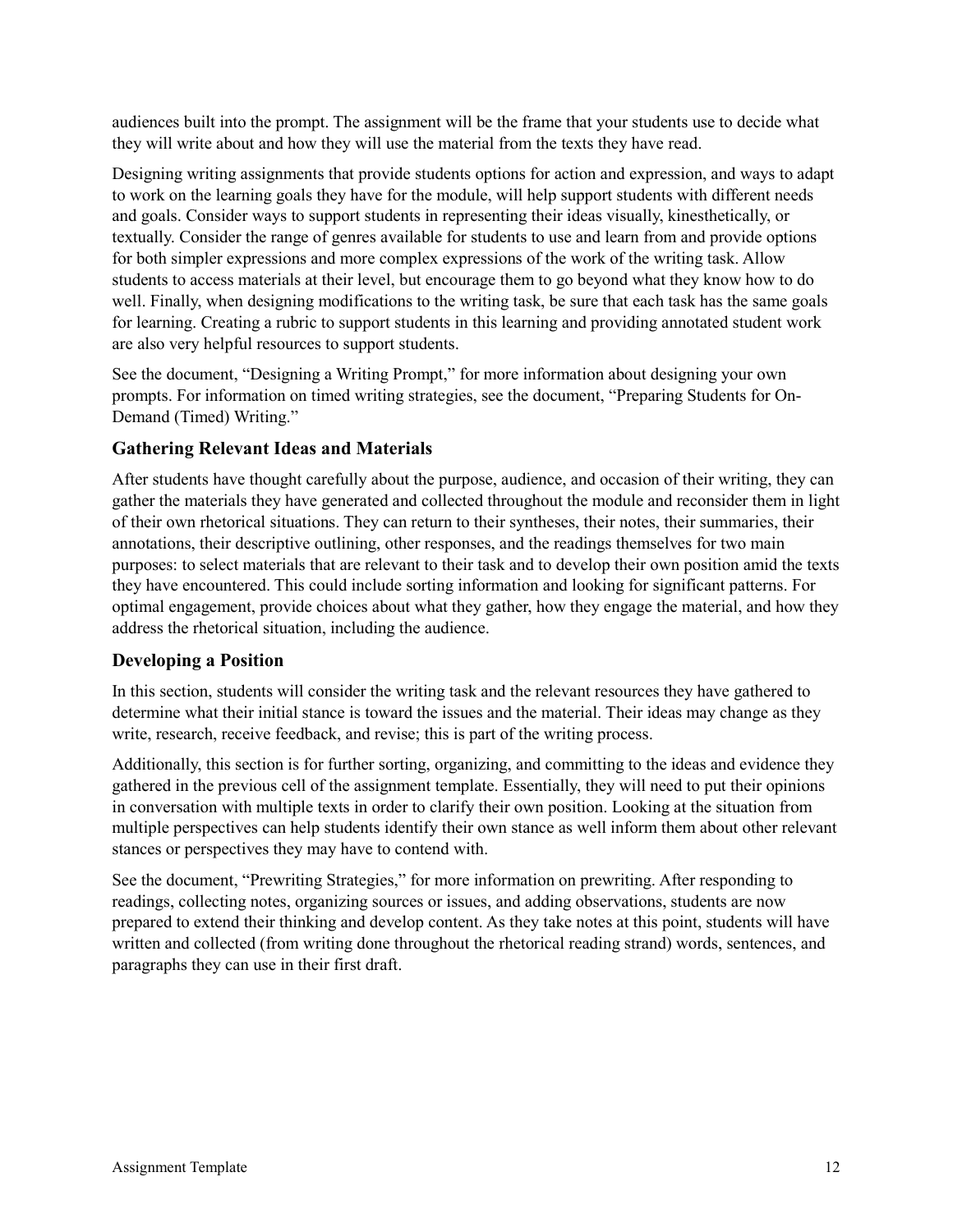# **WRITING RHETORICALLY**

Thinking of writing as a rhetorical activity invites students to consider the importance of audience, purpose, ethos, situation, message, and genre as they write to affect readers in particular ways. The rhetorical approach calls for them to consider the circumstances that inform the occasion for writing before deciding on an argument and ways to develop and organize it. Thus, writing rhetorically emphasizes contextualized thinking, sense making, and persuasion as prerequisites for considerations about form or genre. At this point as students begin to compose a first draft, they are about to make an active contribution to the conversation among voices and texts with which they have been interacting. At this stage, writing is often "writer-based" in that it represents an attempt to get the writer's ideas on paper, or "reading-based" in that it synthesizes the viewpoints and information of various sources to help the writer establish his or her position in the ongoing conversation. Later drafts will be more "reader-based" in that they are more concerned with how an audience will respond.

The composing process unfolds differently for different writers. The concerns in this section may be fulfilled in a non-linear fashion. In whatever order the process unfolds, students should have a draft of their document by the end of this section.

# **Composing a Draft**

Writing can be a way of discovering what we think and working through our personal concerns, for example in diaries and journals, but most often we write to communicate our ideas to others. In addition to forms of print and electronic media, such as letters, newspaper articles, memos, posters, reports, online forums, and Web sites, writing broadly conceived also includes texting, emailing, posting to a blog, submitting a message to a discussion board, tweeting, and using social media like Facebook. All of these forms of writing, as well as the more formal academic essay required in schools and universities, involve writers entering ongoing conversations in order to communicate thoughts, insights, and arguments.

For most writers, writing is a multi-draft process. As they create their first draft, writers take risks, explore ideas, and think on paper, knowing that they will have an opportunity later to revise and edit. When students plan to turn in their first drafts as their final drafts, they often pursue correctness and completion too early. If it is clear from the beginning that revision is an important part of the writing process, students can experiment with tentative positions and arguments that can be evaluated, refined, and sharpened in a later draft. While students will want to keep their audience in mind throughout the writing process because thinking about audience is a guide to effective writing, the first draft is generally "writer-based" and discovery-oriented in that it serves to help the writer think through the issues and take a position. The first draft is often where students find out what they really think about a particular issue or topic.

#### **Making Choices about Learning Goals**

At some point early in the writing process, writers need to take stock of where they have come from and where they are going. Revisiting the goals they set for themselves in the early stages of the module and setting new goals in light of the task they have been given or have chosen will enable them to approach what they are doing as another stage in their development as writers. Rather than seeing this writing task as simply another school assignment, having students create personal goals for learning in the context of the goals of the module will set students up to become effective learners and to transfer what they are learning to other situations in school and beyond. Setting learning goals is the first step to reflecting on what they learned and can be part of the formative assessment process of the module.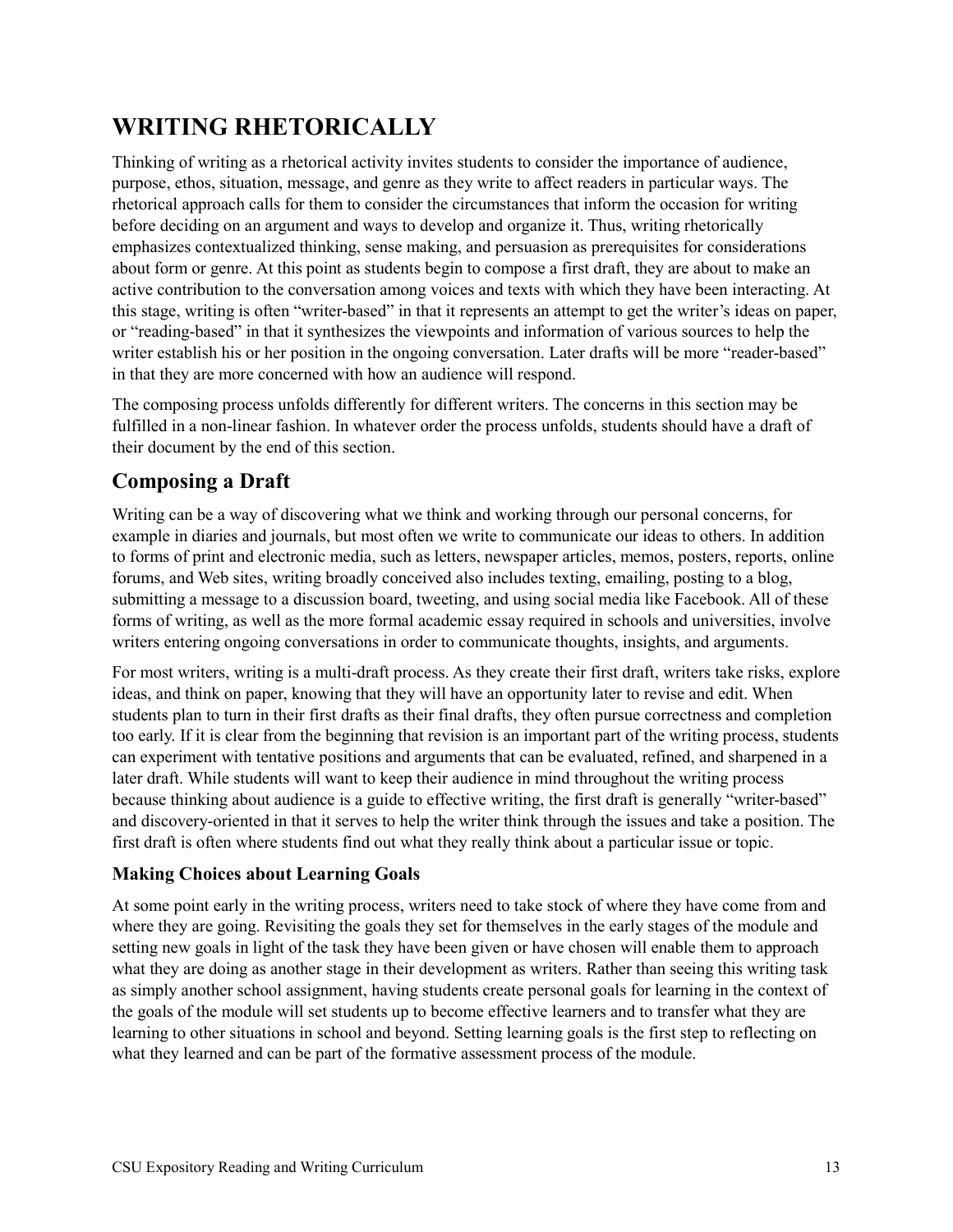#### **Making Choices as You Write**

As they compose a draft, writers make a multitude of rhetorical decisions based on their audience's expectations and needs, as well as their own purposes for writing. Some of the moment-by-moment choices writers make during the drafting process include the following:

- Deciding on appropriate genre conventions
- Selecting the most relevant and compelling evidence
- Choosing an effective organizational structure

As noted above, a genre is a set of standardized solutions to the requirements of a recurring rhetorical situation. The appropriate genre or format may be specified by the writing assignment, but students may have to make choices about what genre they will write in (e.g. argument, review, public service announcement, letter, brochure) or they may have to make choices about the features of a genre they will include or not include or how they will organize or emphasize those features.

Similarly, writers determine the relevance, specificity, and appropriateness of their evidence in relation to the rhetorical situation. Not all evidence is equally compelling, so students need experience in the process of determining what evidence will be most persuasive, given their genre, purpose, and audience.

In some genres, such as memos and reports, the organizational patterns are relatively fixed. Others allow considerable latitude. Analyzing mentor texts, including student work, can clarify the demands of a particular genre as well as the options that are open to writers. The writer's purpose at this stage of composing the draft is to organize materials to highlight logical connections—whether that is through sorting, creating idea chunks, outlining, clustering, or some other strategy. Writers also work at this point to envision conceptual relationships among ideas. Some writers prefer to work out a system of organization after composing a "discovery" or "zero draft," while others prefer to have an outline in place before starting to write. Different kinds of writing lend themselves to different processes. The more fixed the genre expectations, the more useful starting with a rough outline is likely to be; the more fluid the expectations (for example, an opinion piece or reflective essay), the more productive a more open-ended process will generally be.

#### **Negotiating Voices**

One of the most important features of academic writing is the use of words and ideas from written sources to support the writer's own points. There are essentially three ways to incorporate words and ideas from sources, as shown below:

- Direct quotation: Jeremy Rifkin says, "Studies on pigs' social behavior funded by McDonald's at Purdue University, for example, have found that they crave affection and are easily depressed if isolated or denied playtime with each other" (15).
- Paraphrase: In "A Change of Heart About Animals," Jeremy Rifkin notes that McDonald's has funded studies on pigs that show that they need affection and playtime with one another (15).
- Summary: In "A Change of Heart About Animals," Jeremy Rifkin cites study after study to show that animals and humans are more alike than we think. He shows that animals feel emotions, reason, make and use tools, learn and use language, and mourn their dead. One study even shows that pigs need affection and playtime with one another and enjoy playing with toys (15).

Learning to cite accurately and determining how best to incorporate the words and ideas of others are essential for students to establish their own ethos.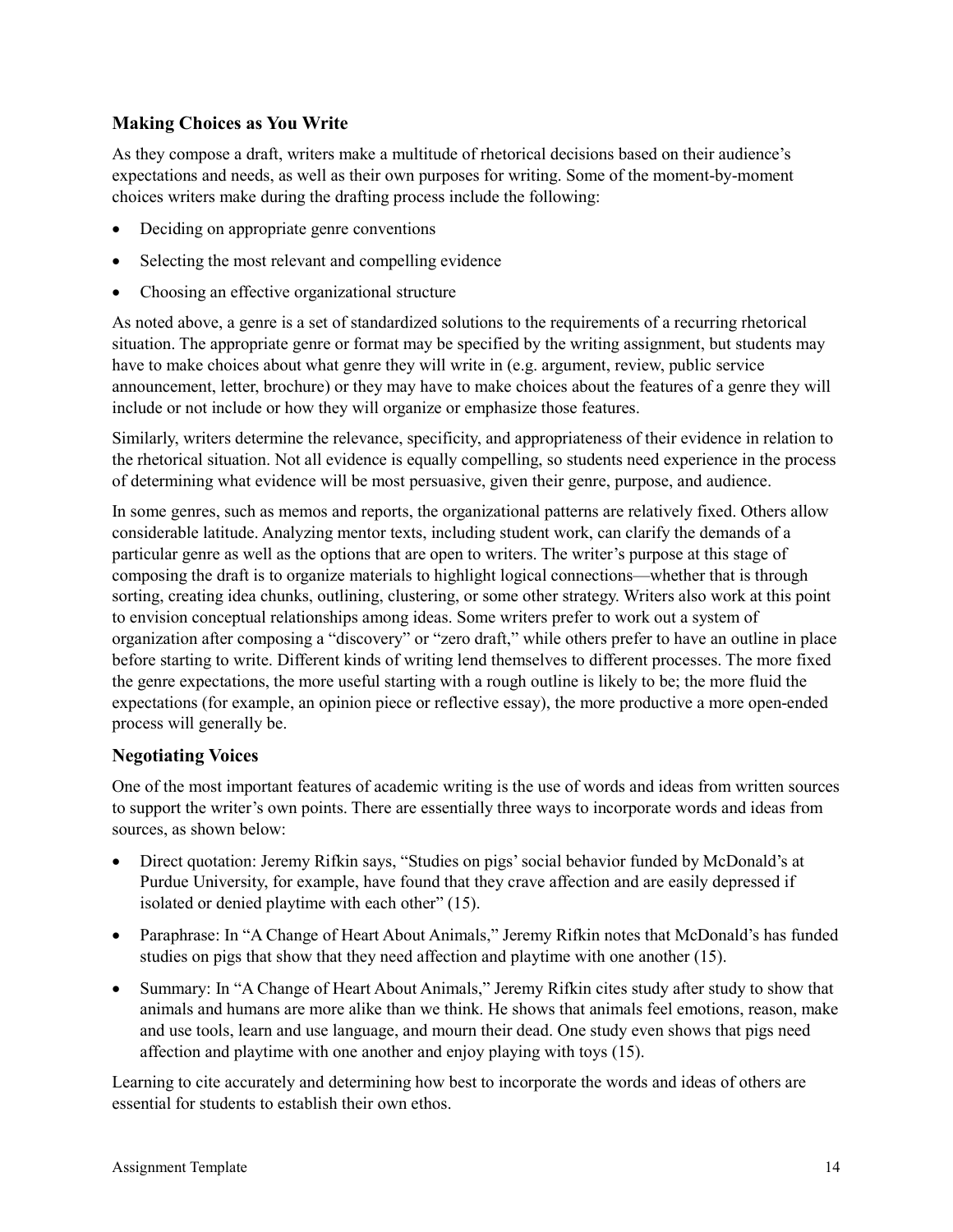Students need practice choosing passages to quote, leading into quotations, and elaborating them so that they are well integrated into their own text. Paraphrasing passages, which some students avoid because it requires an even greater understanding of the material to put it in their own words, is another important skill in academic writing. Students can revisit the work they did in "Summarizing and Responding" in the Questioning the Text section and "Gathering Relevant Ideas and Materials" in the Preparing to Respond section in order to build on work they have already completed. Students can continue to practice these skills by choosing quotations, paraphrasing them, and then discussing whether they agree or disagree and why. This can be done in a pair or group activity in which students choose quotations and then help each other paraphrase them.

As students learn to integrate the ideas of others into their own writing, they need to develop the ability to distinguish their ideas from those of their sources and to make clear their stance in relationship to those sources. Observing how writers move among the various voices in their texts and practicing negotiating voices in their own texts will help students to incorporate the ideas of others effectively and ethically in their own texts.

For a more detailed explanation of how to teach students to avoid plagiarism and cite sources, see the document, "Using Sources and Avoiding Plagiarism." See also the Rhetorical Grammar for Expository Reading and Writing unit for the module *Into the Wild* in the second edition of the ERWC.

## **Revising Rhetorically**

Most students equate revising with editing, but more advanced writers understand that revision involves "re-evaluating" the concepts of the paper: the use of information, the arrangement and structure of arguments, and the development and significance of ideas. Revision—as both a reading activity and a writing activity—is based on an assessment of how well the writing has communicated the author's intentions—the argument or ideas of the text. Revising for rhetorical effectiveness encourages writers to address issues of content and structure to get the big ideas in place before they edit in order to address sentence-level concerns such as word choice and grammatical accuracy. However, students can be encouraged to recognize that choosing precise words, modifying to add details, and connecting or condensing ideas all have a rhetorical effect on readers and can be addressed as the need arises.

#### **Analyzing the Draft Rhetorically**

A rhetorical analysis of an early draft requires the writer to assess the effectiveness of the writing based on its purpose, the logic of the argument, the needs of the audience, and the ethos the writer constructs.

Here are some questions that support a rhetorical assessment of a draft:

- What is the rhetorical situation? Who is my audience, and what is my purpose?
- What types of evidence does this audience value most highly?
- How can I establish my own authority to address this issue? What credibility do I have with this audience?
- What are the most important factors contributing to either the success or failure of my argument?
- What is the most relevant feedback I have received about this audience and context?

After this rhetorical analysis, students can create a revision plan for increasing the effectiveness of the draft.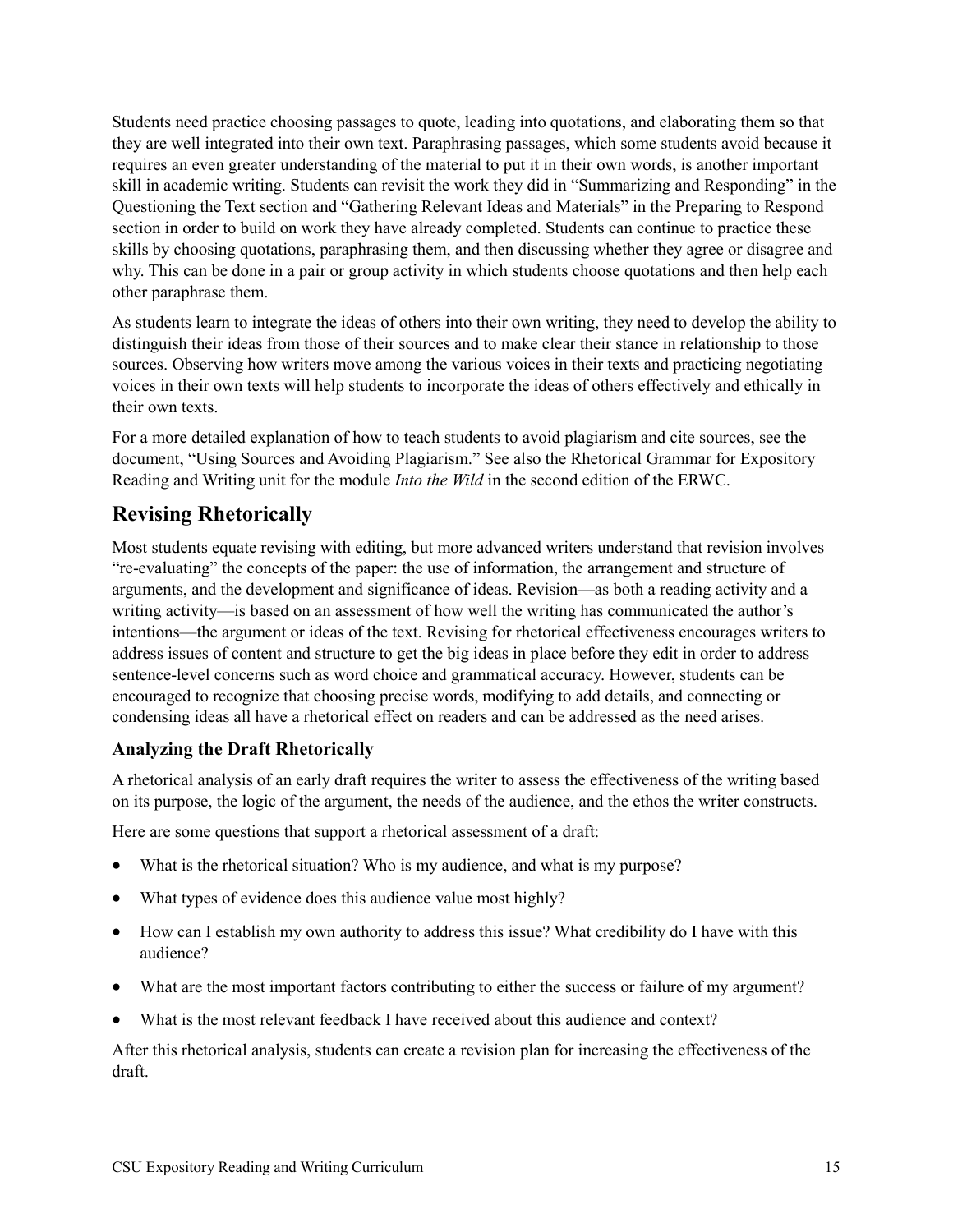#### **Gathering and Responding to Feedback**

Guiding students to look for the same types of features in their own writing that they have observed in the professional writing they have read and to consider incorporating them if they are not evident can make students more thoughtful in crafting their own style. When teachers are able to demonstrate the moves good writers engage in during revision, they invite students into discussions about writing that develop revision vocabulary and revision reading skills.

Students need feedback on their writing. Some of this can be from peers during the revision stage, but instructor feedback is essential. Although responding to drafts and conferencing with students is undoubtedly time consuming, intervening in the writing process at useful points to make comments that are well targeted to both the assignment's demands as well as to the student's needs is one of the most effective practices for increasing engagement and improving writing.

The most valuable point for students to receive feedback is before they revise and edit, so they can actively apply what they learn from your response to the next draft. One particularly effective time for instructor response is after students have produced their first revised, "reader-based" draft. Students can then use instructor feedback to revise and improve the final draft they will submit for a final grade. As students see their own writing evolve, an improved grade can serve as additional motivation for them to put sustained effort into revisions.

Acting on Feedback: When students get their papers back with feedback from various peers, instructors, and others, they may not understand all the feedback or how to implement suggested changes. It is useful for instructors to model this revision process with a sample paper, particularly how to apply feedback, but also how to make decisions about what feedback means and how to apply it in relation to the writer's purpose. When students can observe and collaboratively participate in how to move from feedback to revision, they are better able to internalize the moves proficient writers make in revision and subsequently engage in these moves independently.

See the document, "Revision Strategies," for specific revision workshop strategies.

For suggestions on managing this process, see the document, "Handling the Paper Load and Effective and Efficient Response to Student Writing."

## **Editing**

#### **Editing Your Draft**

While the first draft of an essay is generally writer-based, as writers revise, they write with the reader in mind, writing that is, in other words, more reader-based. At this point, they will need to address "local" issues such as grammar and usage, sentence clarity, sentence variety, word choice, and other features. Students benefit from instruction that targets particular features and asks them to make observations about those features and experiment with their use. Applying what they have learned to their own writing makes this instruction meaningful and more likely to transfer to subsequent writing situations.

Editing for Grammar and Usage: Rhetorical Grammar for Expository Reading and Writing offers units on specific topics designed to go with particular modules. They provide examples of the kinds of editing questions that can guide students to apply what they have learned to their own writing. Over the course of a year, students become progressively responsible for editing for more language features (forming complete sentences, using verb tenses and time markers in discourse, using modals to qualify assertions, expanding sentences using adjective and adverbial clauses, etc.) once they have received instruction and had opportunities to practice these features. These units can be adapted for use with other modules to